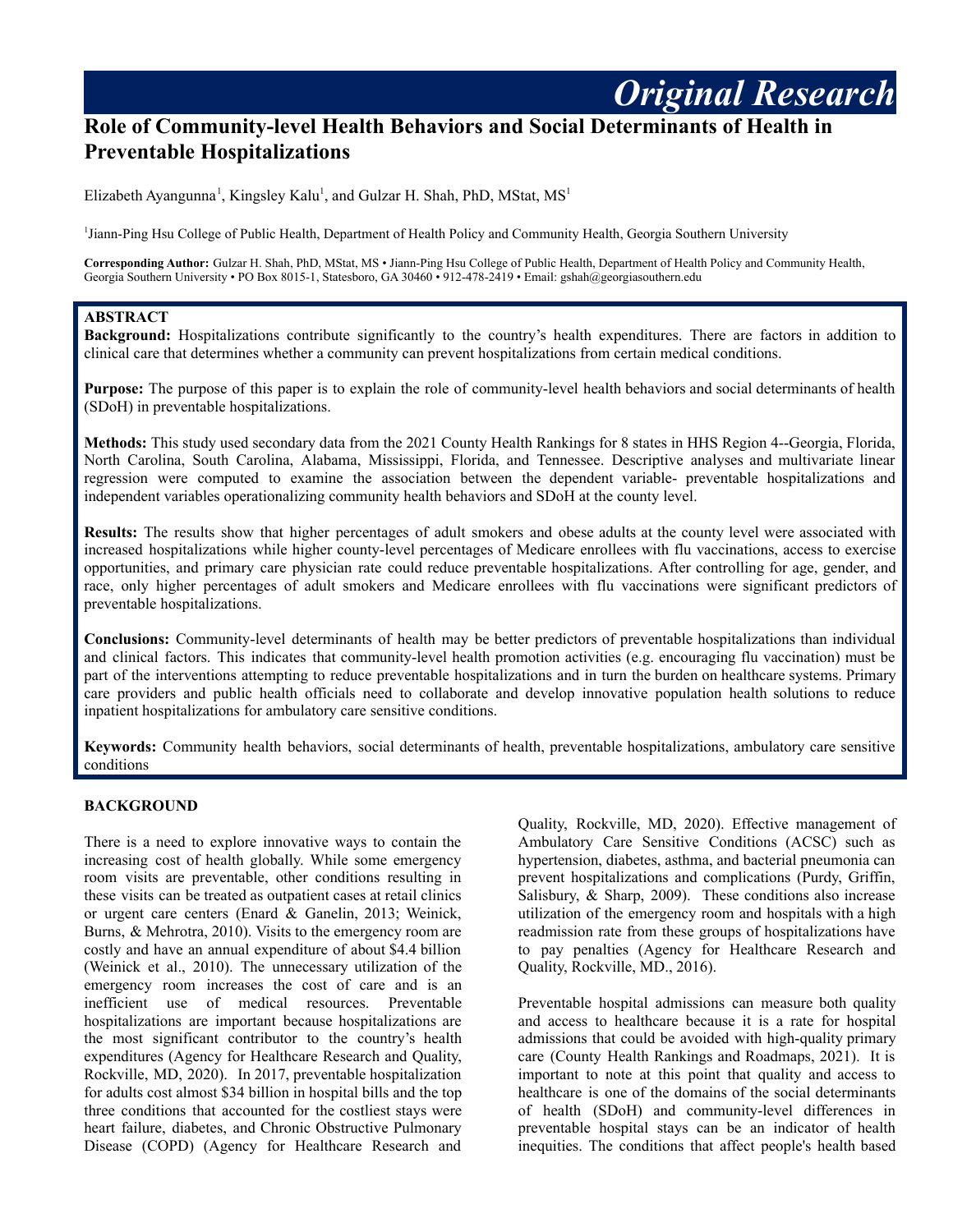on where they are born and live are known as the social determinants of health (SDoH) and can be grouped into the domains of healthcare access  $\&$  quality, education access  $\&$ quality, social & community context, economic stability, and neighborhood & physical environment (U.S. Department of Health and Human Services, 2021; Hinton, 2018). These factors are interwoven and can lead to health conditions like hypertension and diabetes at the individual level. Social determinants of health can also occur at the population level when community-level facilitators and barriers influence an individual's health behaviors (Agency for Healthcare Research and Quality, 2020).

Modifying individual health behaviors can prevent or delay the onset of some chronic conditions (Venkat Narayan, Gregg, Fagot-Campagna, Engelgau, & Vinicor, 2000). Obesity, physical inactivity, and a high-calorie diet have been linked with an increased risk of type 2 diabetes mellitus. Older adults who smoke also have an increased risk of being hospitalized for chronic conditions such as congestive heart failure, angina, diabetes, and chronic obstructive pulmonary disease. Quitting smoking reduces both hospitalization and mortality rates (Tran, Falster, Douglas, Blyth, & Jorm, 2015). Other individual level characteristics such as old age, low income, non-adherence to both medication & lifestyle modifications, and social determinants of health (SDoH) such as neighborhood and access to healthy food contribute to increased hospitalization rates (Dowd et al., 2014; Falster et al., 2015; Freund et al., 2013; Magán, Alberquilla, Otero, & Ribera, 2011).

Although healthcare providers are known to play a significant role in preventing disease and complications of chronic medical conditions, it is also important to emphasize the role of community-level social determinants of health in clinical outcomes. Not all hospitalizations can be prevented and a community-level variation exists due to the access, quality of care available, and health-seeking behavior of the residents (CDC Morbidity and Mortality Weekly Report (MMWR), 2013). Community characteristics can influence individual health-promoting or risk behaviors that impact hospitalizations for ambulatory care sensitive conditions. Studies have shown that social determinants of health contribute more to population health than medical care. With the shift to alternative payment models such as value-based care, policymakers and payers are investing in social determinants like healthy food and access to exercise facilities to improve outcomes (NEJM Catalyst, December 1, 2017).

While several studies have been conducted in the past on the association between individual level health behaviors and preventable hospitalizations, not much is known about how community-level social determinants of health can influence this outcome. Few prior ecological studies focused on geographical measures related to racial and income differences associated with preventable hospitalizations (Falster et al.,2015; Ross, Walld, Uhanova, & Bond,2005). Therefore to fill this research gap, our study aims to examine the role of community-level health behaviors in

reducing preventable hospitalizations. This study also evaluates how both community-level health behaviors and community-level social determinants of health affect preventable hospitalizations.

## **METHODS**

## **Data source**

This ecological study used publicly available county-level data from the 2021 County Health Rankings (CHR) databases for the States in Health and Human Services (HHS) Region 4--Georgia, Florida, North Carolina, South Carolina, Alabama, Mississippi, Florida, and Tennessee. The County Health Rankings and Roadmap program provides information on the health status of almost every county in the United States. By compiling different State and National data sources, the measures for ranking communities are combined and standardized with statistically derived weights. The rankings measure the current health status of communities and factors that may affect their health in the future (County Health Rankings and Roadmaps, 2021). Data from 735 counties in the eight states were included in the analysis. The target population for this study is adult residents in counties within the HHS Region 4 area.

## **Variables**

The dependent variable of interest is preventable hospitalization rate and this was operationalized by the age-adjusted County Health Rankings measure of the number of discharges for Ambulatory Care Sensitive Conditions (ACSC) per 100,000 Medicare enrollees. The independent variables measuring community-level health behaviors include county-level percentages of: adult smokers measured as the percentage of the adult population who are current smokers, obese adults measured as the percentage of the adult population that reports a body mass index (BMI) greater than or equal to 30 kg/m2, flu vaccinations measured as the percentage of fee-for-service (FFS) Medicare enrollees that had an annual flu vaccination. The independent variables measuring community-level social determinants of health are county-level: number of primary care physicians per 100,000 population, access to exercise opportunities measured as the percentage of the population with adequate access to locations for physical activity, limited access to healthy food measured as the percentage of the population who are low-income and do not live close to a grocery store. The control variables are county-level: older adults operationalized as percentage of population aged 65 and older, race operationalized as percentage of the population that is non-Hispanic White, and gender operationalized as percentage of the population that is female. We addressed multicollinearity by computing the binary Pearson correlation coefficients and independent variables with a correlation of 0.5 or greater were excluded from the model.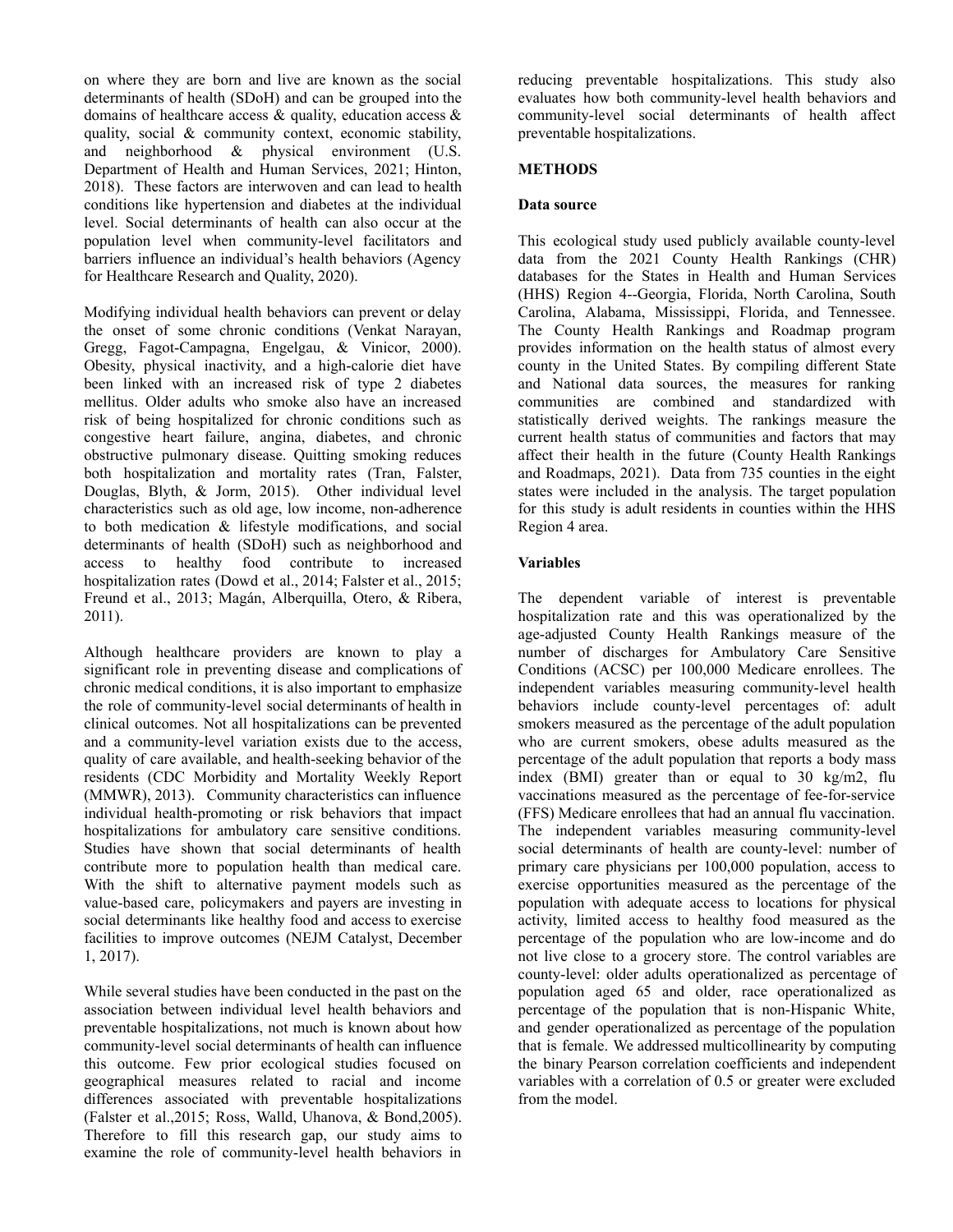### **Analysis**

We performed descriptive analysis to describe the county-level characteristics of the study population and multiple linear regression to examine the factors associated with preventable hospitalizations. We computed five regression models to evaluate the effect of the independent variables on preventable hospitalization rate with and without the control variables. For counties with missing data, missing values were replaced with the mean. All analyses were performed using SPSS IBM version 25 (IBM Corp, 2017).

## **RESULTS**

Our analysis showed the lowest mean preventable hospitalization rate of  $4,640$  (SD = 1,205) in South Carolina and the highest mean preventable hospitalization rate of 6,184 (SD = 2,267) in Kentucky (Figure 1).

Alabama, Florida and Mississippi had the annual mean preventable hospitalization rates of 5,853 (SD= 1,549), 5,234 (SD=1,549) and 6,088 (SD=1,636) respectively. The annual mean preventable hospitalization rates were 5,493 (SD=1,760) in Tennessee, 4,654 (SD=1,426) in North Carolina and 5,205 (SD=1,279) in Georgia.

Tables 1, 2, and 3 present the unstandardized coefficients(B), standard error, estimated standardized regression coefficients(β), and the adjusted R2 from the regression models.

The regression analysis reported in Table 1 showed that percentages of Medicare enrollees with flu vaccinations (Bflu vaccination= -30.2), adult smokers (Bsmokers=161.6), and adults with obesity (Bobesity=29.6) were significantly associated with preventable hospitalization rate at  $p<0.003$ . However, after controlling for sociodemographic characteristics, only percentages of Medicare enrollees with flu vaccinations (Bflu vaccination= -28) and adult smokers (Bsmokers=202.3) were associated with preventable hospitalization rate at  $p<0.001$ . The regression model for community-level health behavior variables accounted for 23% of the dependent variable variation, which increased to 27% after controlling for age, gender, and race.

The SDoH regression model shown in Table 2 showed a significant relationship between primary care physician rate  $(\beta=|-0.09)$ , the percentage of the population with access to exercise opportunities  $(\beta=|-0.24|)$ , and preventable hospitalization rate at p<0.05. Both variables remained significant even after controlling for sociodemographic characteristics. In contrast, the percentage of the population with limited access to healthy food was not significantly associated with the preventable hospitalization rate.

Table 3 presents the regression analysis of community-level health behaviors and SDoH after controlling for age, gender, and race. Among independent variables associated with preventable hospitalization rate, the percentage of adult smokers expressed the highest magnitude of the association (Bsmoking= 193.2), followed by the percentage of Medicare enrollees with flu vaccinations (Bflu vaccinations= -31.9). The variables explained about 28% of the variation in the regression model.

## Figure 1 *Descriptive Statistics for Preventable Hospitalization Rate by State*



*Note:* County Health Rankings Data, 2021. n= number of counties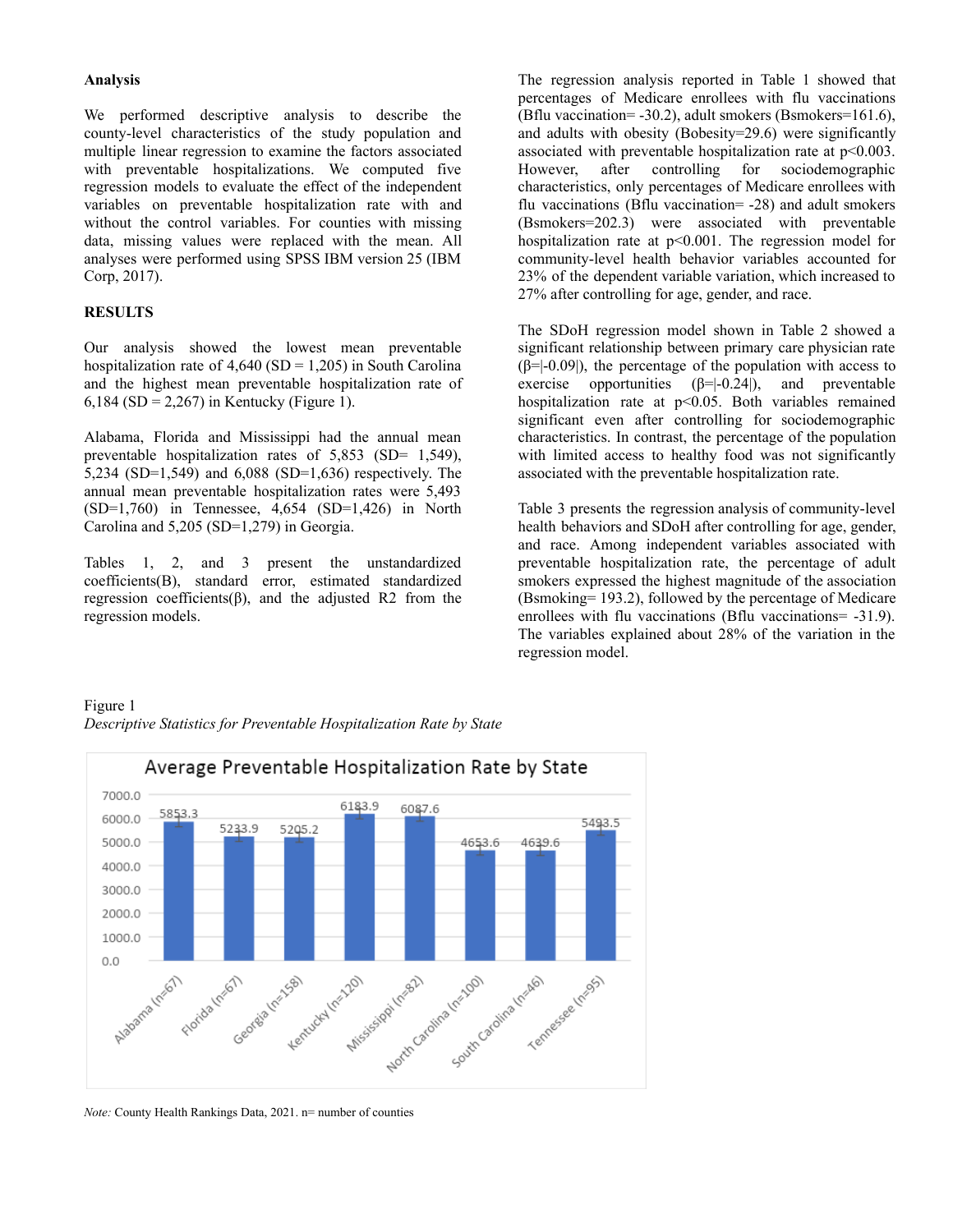# Table 1

*Linear regression analysis of community-level health behaviors associated with preventable hospitalization rate*

| Community<br>-level health<br>behaviors                      | Not adjusted for demographic characteristics    |                   |                                                                     |         | <b>Adjusted for demographic characteristics</b> |                   |                                                                     |         |
|--------------------------------------------------------------|-------------------------------------------------|-------------------|---------------------------------------------------------------------|---------|-------------------------------------------------|-------------------|---------------------------------------------------------------------|---------|
|                                                              | Unstandardized<br>regression<br>coefficients(B) | Standard<br>error | Estimated<br>standardized<br>regression<br>coefficient<br>$(\beta)$ | P-value | Unstandardized<br>regression<br>coefficient (B) | Standard<br>error | Estimated<br>standardized<br>regression<br>coefficient<br>$(\beta)$ | P-value |
| $%$ of<br>Medicare<br>enrollees<br>with flu<br>vaccinations  | $-30.2$                                         | 7.77              | $-0.15$                                                             | $0.001$ | $-28.04$                                        | 8.15              | $-0.14$                                                             | $0.001$ |
| % of adult<br>smokers                                        | 161.59                                          | 17.14             | 0.35                                                                | $0.001$ | 202.3                                           | 19.68             | 0.44                                                                | < 0.001 |
| % of adults<br>with obesity                                  | 29.64                                           | 10.03             | 0.10                                                                | 0.003   | 10.14                                           | 10.74             | 0.04                                                                | 0.345   |
| $%$ of the<br>population<br>aged 65 and<br>older             |                                                 |                   |                                                                     |         | $-66.29$                                        | 12.52             | $-0.18$                                                             | < 0.001 |
| $%$ of the<br>population<br>that is female                   |                                                 |                   |                                                                     |         | 74.25                                           | 22.63             | 0.11                                                                | $0.001$ |
| $%$ of the<br>Population<br>that is<br>non-Hispanic<br>white |                                                 |                   |                                                                     |         | $-2.97$                                         | 3.12              | $-0.04$                                                             | 0.342   |
| Adjusted R2<br>value                                         | 0.23                                            |                   |                                                                     |         |                                                 |                   | 0.27                                                                |         |

*Note:* Bolded values are significant at p<0.05. The variables reflect rates and percentages at the county level.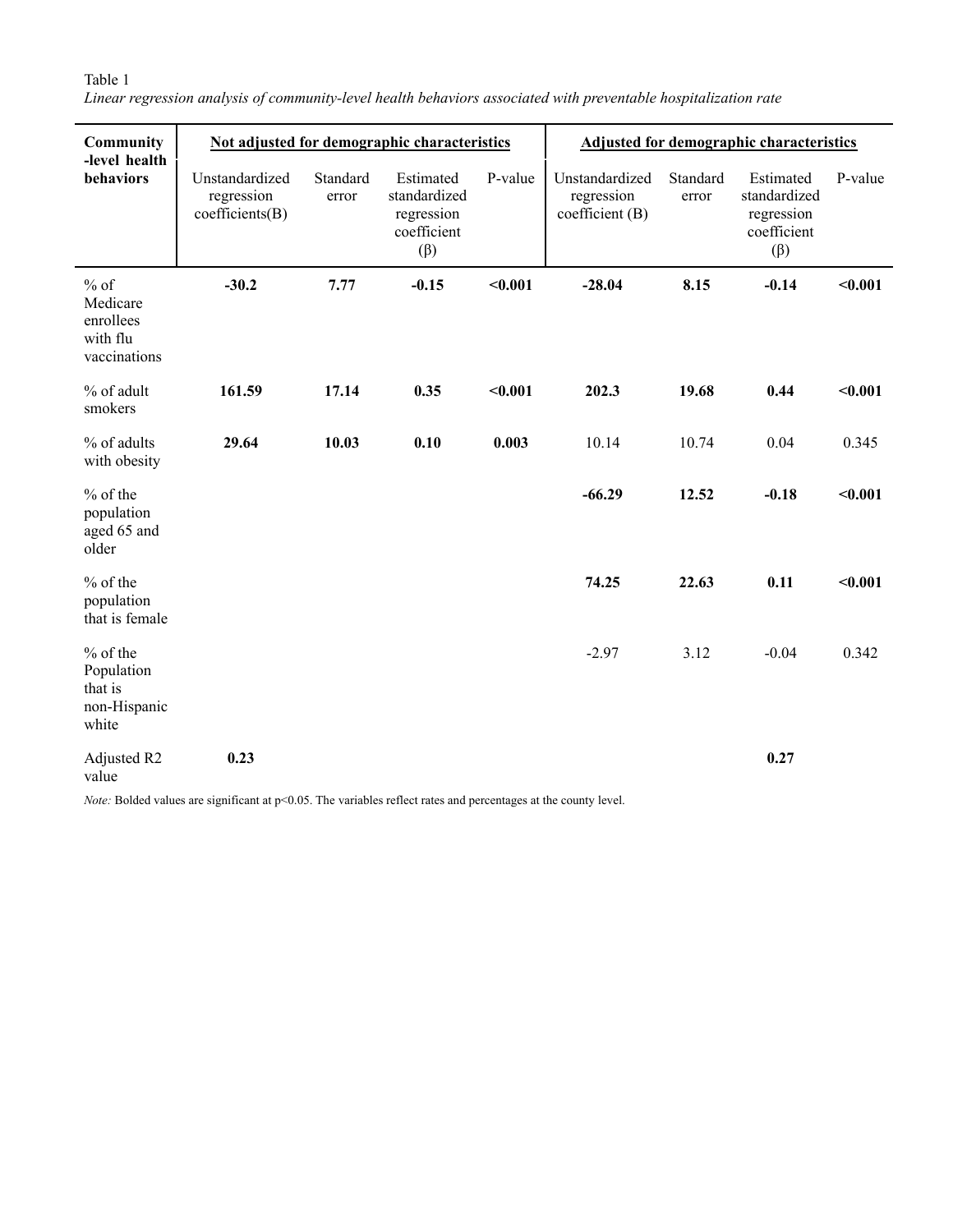# Table 2

*Linear regression analysis of social determinants of health (SDoH) associated with preventable hospitalization rate*

| <b>Social</b><br>determinants<br>of health and<br>demographic<br>characteristics | Not adjusted for demographic characteristics    |                   |                                                                     |         | Adjusted for demographic characteristics        |                   |                                                                     |         |
|----------------------------------------------------------------------------------|-------------------------------------------------|-------------------|---------------------------------------------------------------------|---------|-------------------------------------------------|-------------------|---------------------------------------------------------------------|---------|
|                                                                                  | Unstandardized<br>regression<br>coefficients(B) | Standard<br>error | Estimated<br>standardized<br>regression<br>coefficient<br>$(\beta)$ | P-value | Unstandardized<br>regression<br>coefficient (B) | Standard<br>error | Estimated<br>standardized<br>regression<br>coefficient<br>$(\beta)$ | P-value |
| Primary care<br>physicians per<br>100,000<br>population                          | $-5.39$                                         | 2.5               | $-0.09$                                                             | 0.031   | $-7.2$                                          | 2.58              | $-0.12$                                                             | 0.005   |
| $%$ of<br>population<br>with limited<br>access to<br>healthy foods               | 3.83                                            | 9.93              | 0.01                                                                | 0.7     | 4.45                                            | 10.89             | 0.02                                                                | 0.683   |
| $%$ of<br>population<br>with access to<br>exercise<br>opportunities              | $-16.78$                                        | 2.84              | $-0.24$                                                             | $0.001$ | $-16.98$                                        | 2.84              | $-0.25$                                                             | $0.001$ |
| $%$ of the<br>population<br>aged 65 and<br>older                                 |                                                 |                   |                                                                     |         | $-54.92$                                        | 13.54             | $-0.15$                                                             | < 0.001 |
| $%$ of the<br>population that<br>is female                                       |                                                 |                   |                                                                     |         | 50.7                                            | 26.98             | 0.07                                                                | 0.061   |
| $%$ of the<br>population that<br>is<br>non-Hispanic<br>white                     |                                                 |                   |                                                                     |         | 3.05                                            | 3.33              | 0.04                                                                | 0.36    |
| Adjusted R2<br>value                                                             | 0.09                                            |                   |                                                                     |         |                                                 |                   | 0.10                                                                |         |

*Note:* Bolded values are significant at p<0.05. The variables reflect rates and percentages at the county level.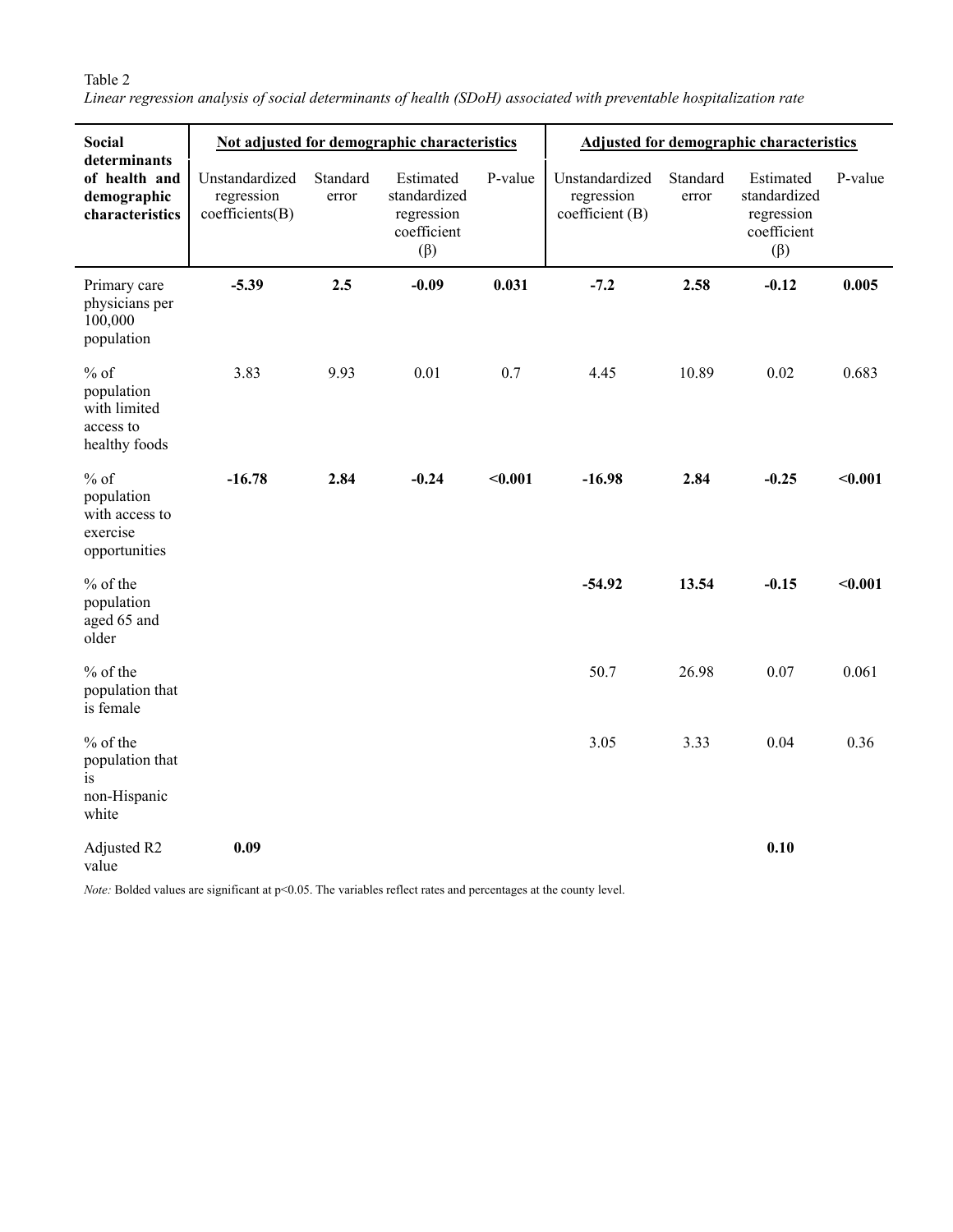### Table 3

Linear regression analysis of community-level health behaviors and social determinants of health associated with the preventable *hospitalization rate*

| Community-level health behaviors,                                 | <b>Adjusted for demographic characteristics</b> |                   |                                                               |         |  |  |  |
|-------------------------------------------------------------------|-------------------------------------------------|-------------------|---------------------------------------------------------------|---------|--|--|--|
| social determinants of health, and<br>demographic characteristics | Unstandardized<br>regression<br>coefficient (B) | Standard<br>error | Estimated standardized<br>regression coefficient<br>$(\beta)$ | P-value |  |  |  |
| % of Medicare enrollees with flu<br>vaccinations                  | $-31.94$                                        | 8.24              | $-0.16$                                                       | < 0.001 |  |  |  |
| % of adult smokers                                                | 193.18                                          | 21.28             | 0.43                                                          | < 0.001 |  |  |  |
| % of adults with obesity                                          | 6.62                                            | 11.05             | 0.02                                                          | 0.549   |  |  |  |
| Primary Care Physicians per 100,000<br>population                 | 2.41                                            | 2.43              | 0.04                                                          | 0.322   |  |  |  |
| % of the population with limited access<br>to healthy foods       | $-9.6$                                          | 9.86              | $-0.04$                                                       | 0.331   |  |  |  |
| % of the population with access to<br>exercise opportunities      | $-4.43$                                         | 2.73              | $-0.06$                                                       | 0.105   |  |  |  |
| % of the population aged 65 and older                             | $-63.59$                                        | 12.45             | $-0.17$                                                       | < 0.001 |  |  |  |
| % of the population that is female                                | 103.78                                          | 25.13             | 0.15                                                          | < 0.001 |  |  |  |
| % of the population that is<br>non-Hispanic white                 | $-2.97$                                         | 3.5               | $-0.04$                                                       | 0.397   |  |  |  |

Adjusted R2 value **28%**

*Note:* Bolded values are significant at p<0.001. The variables reflect rates and percentages at the county level.

#### **DISCUSSION**

Using the county-level data and a quantitative research design, our study examined the role of community-level health behaviors and the social determinants of health in preventable hospitalizations. The current study draws its inspiration from the existing body of research that suggests outpatient healthcare is critical to reducing preventable hospitalizations. Various studies have shown that hospitalizations from ambulatory care sensitive conditions may be better predicted by other factors than the quality of primary care (Magán et al., 2011; Purdy et al., 2009). The patient's role in self-management is crucial but often under-emphasized since all the pressure is on the primary care provider (Freund et al., 2013). However, there is a need to examine factors outside of the hospital system that interacts to cause these hospitalizations (Sentell et al., 2016). Most of the existing body of literature on this topic focuses predominantly on the clinician and patients' role, while insufficient emphasis is placed on how communities in which patients reside can affect hospitalizations from ambulatory care-sensitive conditions (ACSC). The community in which people are born and reside can

influence an individual's self-efficacy in managing chronic conditions. Communities that enable health promoting behaviors through policies, public health campaigns and resources are more likely to engage their residents to practice these behaviors at the individual level. These findings suggest that interventions can be implemented from different approaches including individual, clinical and population health levels.

This study showed the effect of community-level health behaviors and community-level social determinants of health in preventing hospitalizations. The results demonstrated that community-level health risk behaviors such as smoking and adults with obesity were positively associated with preventable hospitalizations at p<0.001 in at least one of the regression models. In contrast, community-level health-promoting behaviors like flu vaccination and access to exercise opportunities were negatively associated with preventable hospitalizations at p< 0.001 in at least one of the regression models.

The current study found that counties with a high percentage of adult smokers had higher preventable hospital stays.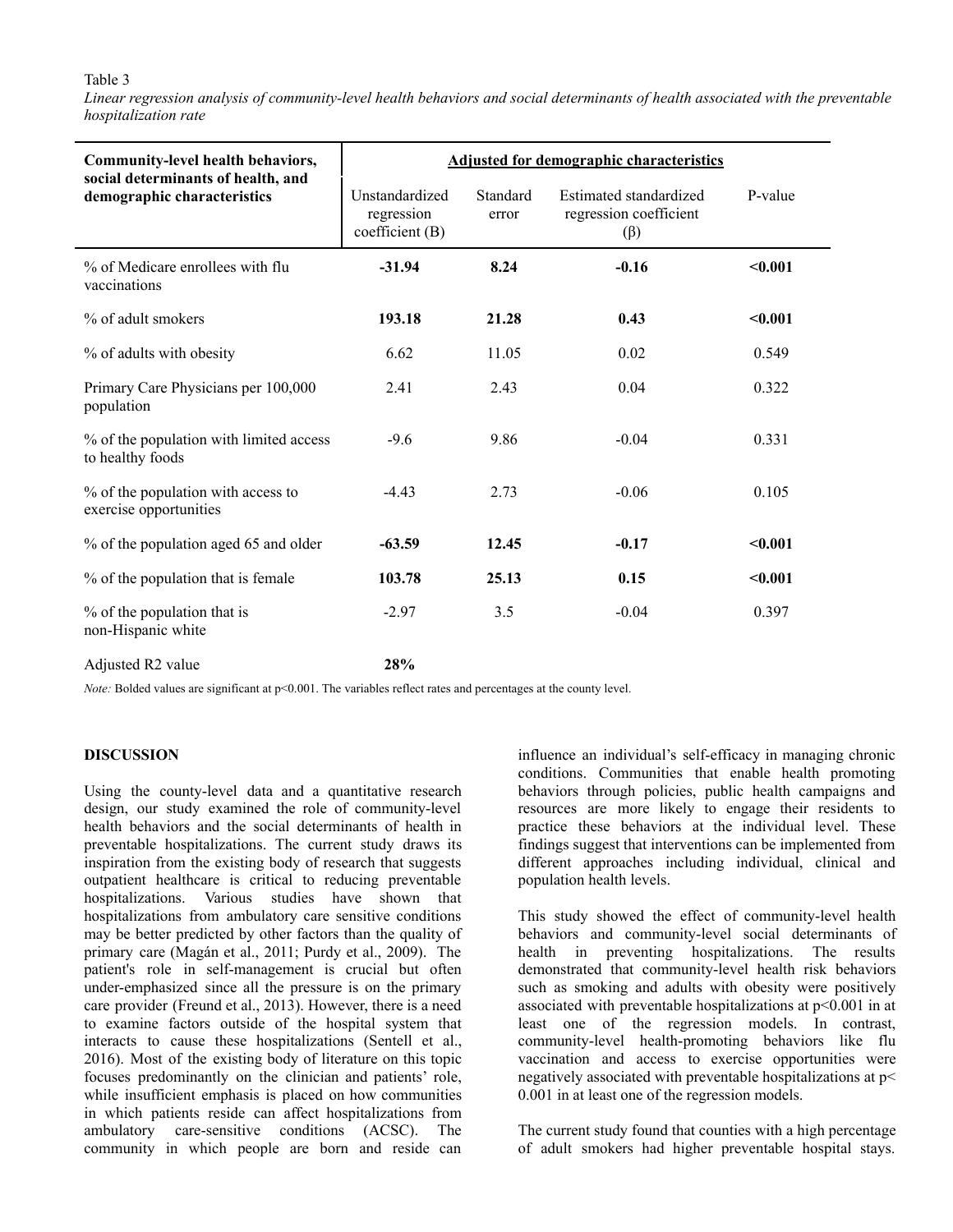Smoking has been linked with an increased hospitalization risk for medical conditions such as COPD, diabetes complications, angina, and chronic heart failure (Tran et al., 2015). Also, findings from this study align with a previous study by the National Library of Medicine in 2004 that observed a reduction in hospital admission rate of myocardial infarction by 8% because of a comprehensive smoking ban in New York state (Juster et al., 2007). Tobacco cessation has also been associated with a reduction in pneumonia hospitalizations which is one of the ACSC (Cecere et al., 2012). A reduced number of preventable hospital stays found in counties with high flu vaccination rates was expected due to the improved health outcomes associated with flu vaccination. This is consistent with a 2021 study that found a negative correlation between the percentage of Flu vaccinations and the rate of preventable hospitalization in Maryland (Lubov, 2021).

This study reported that counties with a high number of primary care physicians had reduced preventable hospitalizations and supports a 2016 study that found an inverse association between the number of primary care physicians and preventable hospitalizations (Lin, Eberth, & Probst, 2016). Still, the association was no longer significant after controlling for modifiable health behaviors and sociodemographic factors. While access to and quality of primary care are important social determinants of health, reducing preventable hospitalizations is not limited to health factors. This finding supports the notion of non-medical factors outside the hospital that contribute to preventable hospitalizations.

Seventy-five percent of adult Americans are not getting the ideal level of physical activity, and physically unfit people are more likely to have conditions that cause preventable hospitalizations (Centers for Disease Control and Prevention, 2019). Obesity and physical inactivity are significantly related to increased health care costs and encouraging people to become more physically active could reduce annual hospital admissions by 4.6% (Powell & Greenberg, 2019; Pronk, Goodman, O'Connor, & Martinson, 1999). To our surprise, our results showed that the percentage of obese adults and the percentage of the population with access to healthy food were not statistically significantly associated with preventable hospitalizations. Despite the non-statistical significance of percentages of obese adults, population with limited access to healthy food, population with access to exercise opportunities after controlling for confounders, these variables can be significant public health factors associated with improving health outcomes. Targeting health behaviors such as smoking and flu vaccination at the community level can improve health status and reduce hospital care utilization. Developing interventions and policies to address SDoH differences at the community level can improve population health. Living in a neighborhood with access to primary care physicians, healthy food, and exercise facilities still requires individual engagement to improve health outcomes (Freund et al., 2013). There is a need for policies and programs targeted at both individual-level and community-level social determinants of health to maximize

impacts on ACSC. Supporting interventions targeted at only the individual-level of SDoH may not be sufficient to reduce preventable hospitalizations because populations have the same level of exposure to social determinants of health at the community-level despite everyone's unique needs (Agency for Healthcare Research and Quality,2020). Safe communities that provide sidewalks and bike lanes are likely to have more residents engaged in the physical activities of walking and biking.

This study's findings should be interpreted within the context of its limitations. A limitation of this study is that the dataset owners derived the dependent variable using the 2018 Medicare claims data with a population comprised of mostly 65 years and older who have ambulatory care sensitive conditions (ACSC), and so the findings may not be generalized to the younger population. This is an ecological study and does not address causality at the individual level. Regardless of its limitations, this study fills an important research gap on the association between community-level social determinants of health and preventable hospital stays. These results provide an overview of the potential role of community health behaviors and community-level social determinants of health that can be targeted to reduce health costs. Future research may need to use the socio-ecological model to measure the cross-cutting influences at all levels to fully understand the relative contribution of the social, cultural, community, and organizational, as well as interpersonal and intrapersonal factors contributing to ACSC hospitalizations.

## **CONCLUSION**

Inpatient hospitalizations for ACSC by definition are preventable but not limited to only proper and timely access to outpatient clinical care. The current study shows that county-level proportions of the population with risk factors such as percentage of adults smoking was associated with a higher county-level preventable hospitalization rate. Preventive health behaviors such as the percentage of Medicare enrollees with flu vaccinations were negatively associated with counties' ACSC hospitalization levels. Our study findings imply that for interventions to be effective, a holistic approach that targets social determinants of health at both the individual level such as health education and the community-level should be developed. Health care providers and public health practitioners need to collaborate to reduce unnecessary and preventable hospitalizations proactively. Policymakers should take a systemic approach that offers solutions involving individuals, communities, and healthcare systems.

#### **References**

Agency for Healthcare Research and Quality, Rockville, MD. (2016, May). *Statistical Brief #195. Healthcare Cost and Utilization Project (HCUP).* Retrieved from Agency for Healthcare Research and Quality,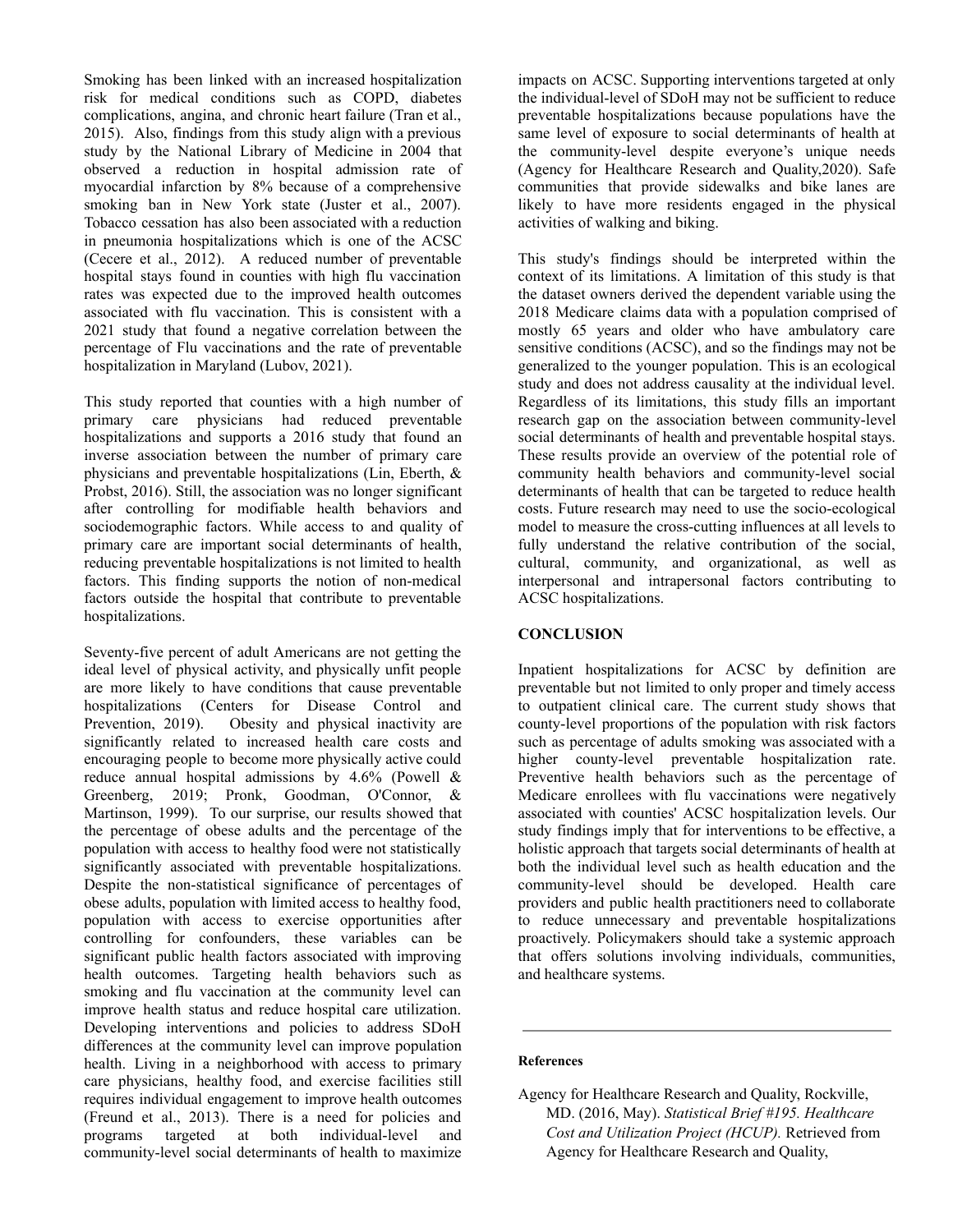Rockville, MD.:

https://www.hcup-us.ahrq.gov/reports/statbriefs/sb195- Potentially-Preventable-Hospitalizations.jsp

Agency for Healthcare Research and Quality. (2020, February). *Guide to prevention quality indicators: hospital admission for ambulatory care sensitive conditions. Version 3.1. March 12, 2007.* Retrieved from Agency for Healthcare Research and Quality: [https://www.qualityindicators.ahrq.gov/Downloads/Mo](https://www.qualityindicators.ahrq.gov/Downloads/Modules/PQI/V31/pqi_guide_v31.pdf) [dules/PQI/V31/pqi\\_guide\\_v31.pdf](https://www.qualityindicators.ahrq.gov/Downloads/Modules/PQI/V31/pqi_guide_v31.pdf)

Agency for Healthcare Research and Quality, Rockville, MD. (2020, February). *About SDOH in Healthcare.* Retrieved from Agency for Healthcare Research and Quality, Rockville, MD: <https://www.ahrq.gov/sdoh/about.html>

Agency for Healthcare Research and Quality, Rockville, MD. (2020, June). *Statistical Brief #259: Characteristics and Costs of Potentially Preventable Inpatient Stays, 2017 Healthcare Cost and Utilization Project (HCUP)*. Retrieved from Agency for Healthcare Research and Quality, Rockville, MD: [https://www.hcup-us.ahrq.gov/reports/statbriefs/sb259-](https://www.hcup-us.ahrq.gov/reports/statbriefs/sb259-Potentially-Preventable-Hospitalizations-2017.jsp) [Potentially-Preventable-Hospitalizations-2017.jsp](https://www.hcup-us.ahrq.gov/reports/statbriefs/sb259-Potentially-Preventable-Hospitalizations-2017.jsp)

- CDC Morbidity and Mortality Weekly Report (MMWR). (2013, November 22). *Potentially Preventable Hospitalizations — the United States, 2001–2009*. Retrieved from CDC Morbidity and Mortality Weekly Report (MMWR): https://www.cdc.gov/mmwr/preview/mmwrhtml/su620 3a23.htm
- CDC US Department of Human and Health Services. (2020, July 8). *Influenza* . Retrieved from CDC: https://www.cdc.gov/flu/about/keyfacts.htm
- CDC National Center for Health Statistics. (2021, January 25). *Emergency Department Visits*. Retrieved from Centers for Disease Control and Prevention: https://www.cdc.gov/nchs/fastats/emergency-departmen t.htm
- Cecere, L. M., Williams, E. C., Sun, H., Bryson, C. L., Clark, B. J., Bradley, K. A., & Au, D. H. (2012). Smoking cessation and the risk of hospitalization for pneumonia. *Respir Med, 106*(7), 1055-1062. doi:10.1016/j.rmed.2012.03.018
- Centers for Disease Control and Prevention. (2019, March 23). *Adults Need More Physical Activity*. Retrieved from Centers for Disease Control and Prevention: https://www.cdc.gov/physicalactivity/inactivity-amongadults-50plus/index.html
- Centers for Disease Control and Prevention. (2019, September 19). *Lack of Physical Activity*. Retrieved from Centers for Disease Control and Prevention: https://www.cdc.gov/chronicdisease/resources/publicati ons/factsheets/physical-activity.htm
- County Health Rankings and Roadmaps. (2021, March 2). *County Health Rankings Model*. Retrieved from County Health Rankings and Roadmaps: https://www.countyhealthrankings.org/explore-health-ra nkings/measures-data-sources/county-health-rankingsmodel

County Health Rankings and Roadmaps. (2021, February). *Preventable Hospital Stays*. Retrieved from County Health Rankings and Roadmaps: https://www.countyhealthrankings.org/explore-health-ra nkings/measures-data-sources/county-health-rankingsmodel/health-factors/clinical-care/quality-of-care/preve ntable-hospital-stays

Dowd, B., Karmarker, M., Swenson, T., Parashuram, S., Kane, R., Coulam, R., & Jeffery, M. M. (2014). Emergency Department Utilization as a Measure of Physician Performance. *American Journal of Medical Quality, 29*(2), 135-143. doi:10.1177/1062860613487196

Enard, K. R., & Ganelin, D. M. (2013). Reducing preventable emergency department utilization and costs by using community health workers as patient navigators. *Journal of healthcare management / American College of Healthcare Executives, 58*(6), 412-428. Retrieved from https://www.ncbi.nlm.nih.gov/pmc/articles/PMC414249 8/

Falster, M. O., Jorm, L. R., Douglas, K. A., Blyth, F. M., Elliott, R. F., & Leyland, A. H. (2015). Sociodemographic and health characteristics, rather than primary care supply, are major drivers of geographic variation in preventable hospitalizations in Australia. *Medical Care, 53*(5), 436-445. doi:10.1097/MLR.0000000000000342

- Freund, T., Campbell, S. M., Geissler, S., Kunz, C. U., Mahler, C., Peters-Klimm, F., & Szecsenyi, J. (2013). Strategies for Reducing Potentially Avoidable Hospitalizations for Ambulatory Care–Sensitive Conditions. *The Annals of Family Medicine, 11*(4), 363-370. doi:10.1370/afm.1498
- Hinton, S. A. (2018, May 10). *Beyond Health Care: The Role of Social Determinants in Promoting Health and Health Equity*. Retrieved from KFF-Kaiser Family Foundation:

https://www.kff.org/racial-equity-and-health-policy/issu e-brief/beyond-health-care-the-role-of-social-determina nts-in-promoting-health-and-health-equity/

- IBM Corp. (2017). IBM SPSS Statistics for Windows Version 25.0. Armonk, NY: IBM Corp
- Juster, H. R., Loomis, B. R., Hinman, T. M., Farrelly, M. C., Hyland, A., Bauer, U. E., & Birkhead, G. S. (2007). Declines in hospital admissions for acute myocardial infarction in New York state after implementation of a comprehensive smoking ban. *American Journal of Public Health, 97*(11), 2035-2039. doi:10.2105/AJPH.2006.099994

Lin, Y.-H., Eberth, J. M., & Probst, J. C. (2016). Ambulatory Care–Sensitive Condition Hospitalizations Among Medicare Beneficiaries. *American Journal of Preventive Medicine, 51*(4), 493-501. doi:<https://doi.org/10.1016/j.amepre.2016.05.005>

- Lubov, J. (2021). Exploring Preventable Hospital Stays in Maryland. Wright State University. Dayton,Ohio.
- Magán, P., Alberquilla, Á., Otero, Á., & Ribera, J. M. (2011). Hospitalizations for Ambulatory Care Sensitive Conditions and Quality of Primary Care: Their Relation With Socioeconomic and Health Care Variables in the